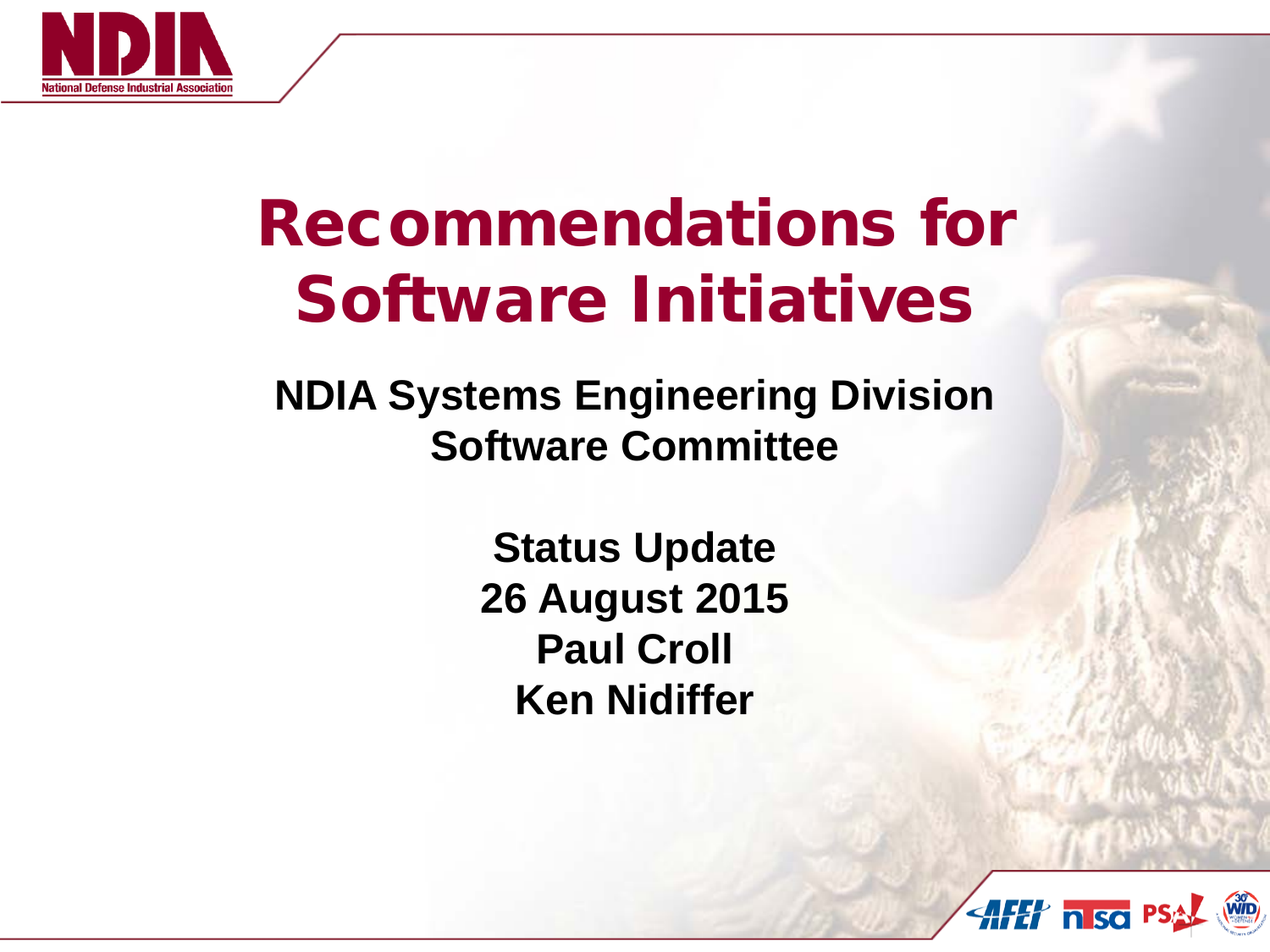

## Next Steps

- **Based on DASD/SE priorities, develop a master plan with 6 month, 12 month, and 18 month milestones, expected outcomes, and responsibilities resulting in workable guidance for implementing initiative recommendations**
	- Phase 1 (Immediate)
		- Model-Based Systems Development
		- Software Assurance
		- DoD 5000 Lifecycles
	- Phase 2 (Deferred)
		- Agile/Incremental Software Development
		- Improved Software Estimation and Integration with EVM and Technical Metrics
		- Test Optimization
		- Requirements Quality (Systems and Software)
- **Awaiting formal delivery of the Software Initiatives Report from NDIA to Ms. Baldwin**

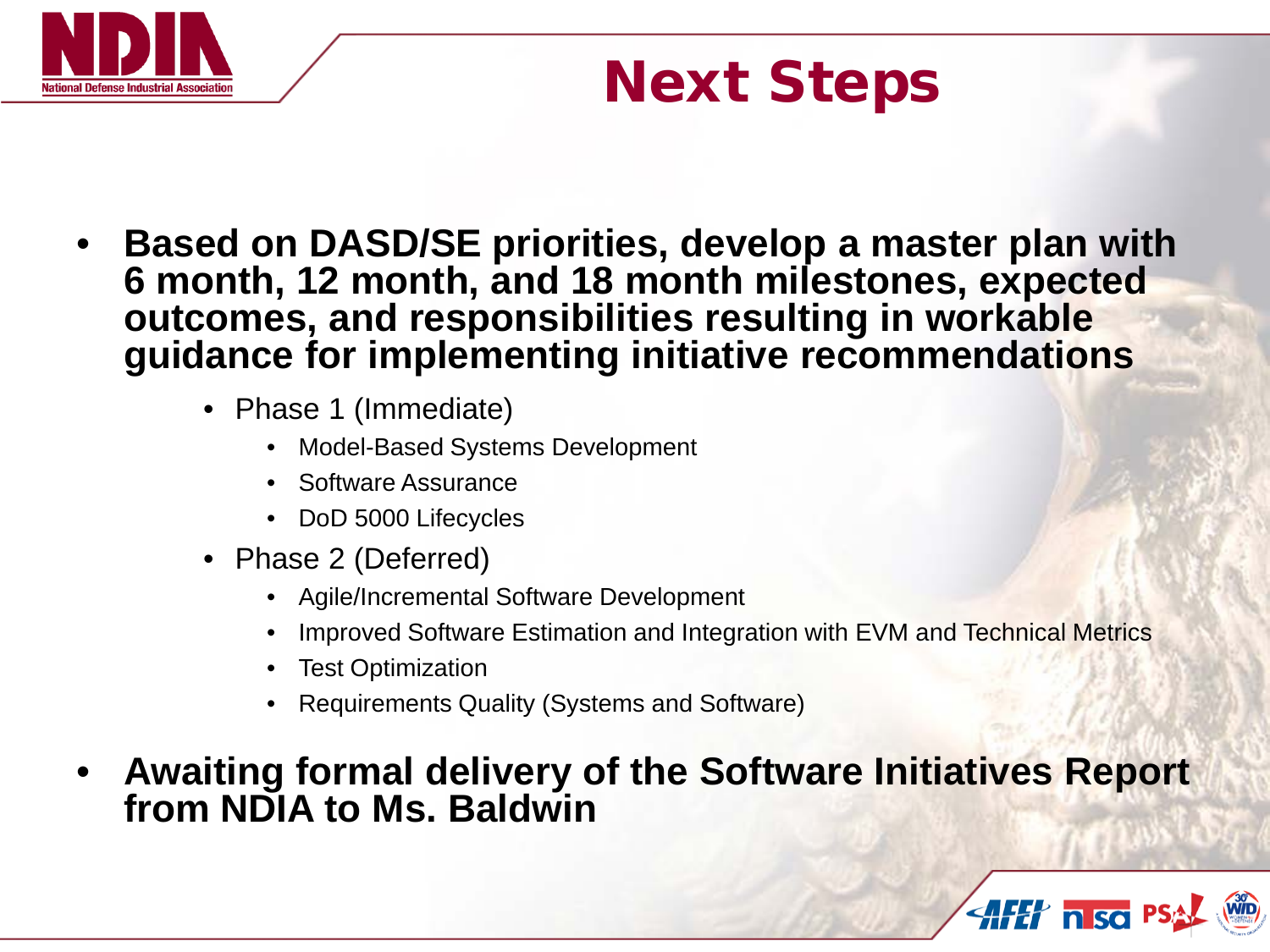

### Phase 1 Recommended Tasks

#### • **Model-Based Systems Development**

- Provide guidance for acquirers and developers to interact within the context of the model
- Work with contractors to alter CDRLS and rhythms to utilize the models
- Sponsor a Model Interoperability Working Group identify and solve interoperability issues
- Champion acquisition changes to fully exploit MBSD across the entire lifecycle

#### • **Software Assurance**

- Train the acquisition workforce in applying software assurance principles in specifying and managing acquisitions
- Collaborate with industry and academia in developing requirements, guidance, and training for processes, tools, and techniques appropriate for tailoring assurance for each stage in the lifecycle and the characteristics of the system acquisition
- Sponsor prototype efforts, as appropriate.

#### • **DoD 5000 Lifecycles**

- Identify tailorable decision criteria for program leaders
- Identify approaches to better incorporate EVMS and metrics into the selected life cycle approaches
- Determine what approaches would best ensure their incorporation into system engineering processes
- Sponsor prototype efforts
- Example: Guidebook for implementation of the six life cycle models, with special emphasis on the models addressing software.